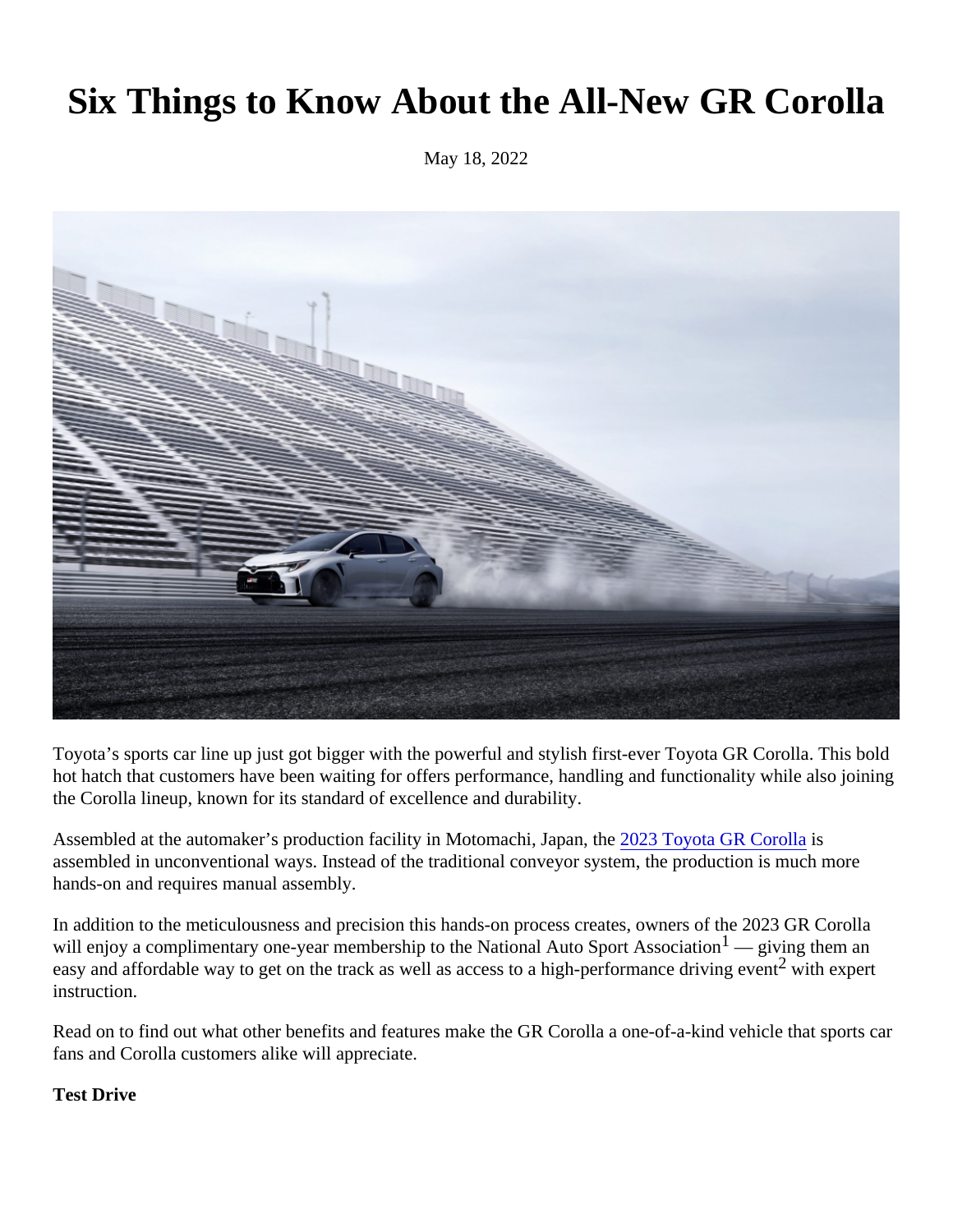Under the thorough and careful guidance of the TOYOTA GAZOO Racing team, it comes as no surprise that the GR Corolla is equipped with everything it needs to excel as a hot hatch. Born from rally racing and thoroughly tested and refined at every turn to help ensure optimal performance, this vehicle has even been approved by master driver Akio Toyoda, also known as Morizo.



## **Double Take**

What's better than one version of the GR Corolla? Two, of course. Customers can choose from the Core or Circuit Edition models. Available in two grades, the innovative vehicle speaks to a driver's preference. The Core Grade is available in white, black and Supersonic Red. These striking colors will make the car a standout on the road. It will also feature a color-keyed roof with a black rear lip spoiler, GR-FOUR-stamped side rockers and wide-fender flares. Sound sporty? It doesn't stop there. The interior boasts seating for five and is outfitted with GR-logoed fabric sport seats for added race car appeal.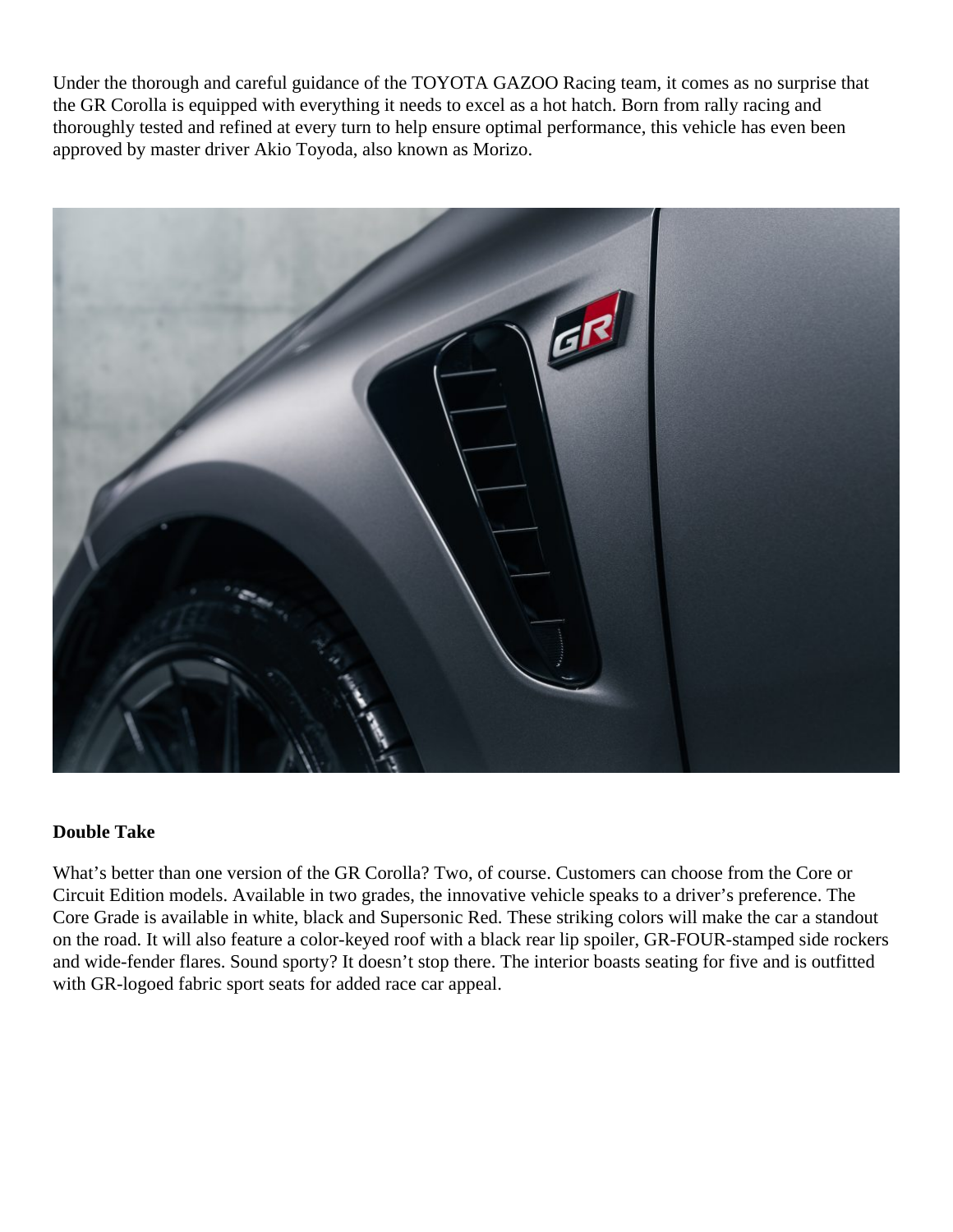For special edition enthusiasts, the Circuit Edition answers the call. The limited-run model is only available through 2023. Standard colors include white, Supersonic Red and Heavy Metal with the same GR-FOURstamped side rockers and wide-fender flares. A forged carbon fiber roof, vented bulge hood, sporty rear spoiler and an exclusive Morizo-signed shift knob to round out some of the fine details. These added elements elevate the driving experience, giving customers a true race car feel.

Both grades offer quality features that make them excellent choices for sports car enthusiasts.

# **Sporty Style, Top-Notch Performance**

While sporty characteristics are abound throughout, the exterior design is undeniably noteworthy. The vehicle's wide stance and broad hatch exterior project a strong, dashing style with the black GR-badged functional matrix grill: perfect for those who like to make a grand entrance and stylish statement.

Drivers will admire the bold look of the flanked air ducts outfitting both sides. The front grille on the Circuit Grade comes in Gloss-Black and features integrated LED fog lamps, designed to illuminate the path for drivers who find themselves in poor-visibility situations. The wide track and flaring of the rear wings emphasize the car's wide and low silhouette.

Both grades have mounted shark-fin antennas for extra oomph that race car fans can respect.

Gloss-Black heated power outside mirrors with turn signal indicators, gloss-black window molding and black GR Corolla badges might be standard on both grades, but the sleek look is anything but ordinary.

Lightweight, with a three-cylinder turbo engine, this vehicle delivers 300 horsepower and 273 pound-feet of torque. Engineered for snappy acceleration out of corners, drivers can hit a peak of 3,000 to 5,500 revolutions per minute (rpm), with max horsepower coming at 6,500 rpms. Its unique triple exhaust makes for a powerful ride and reduces back pressure for ultimate speed.

Standard on both grades is a push-button GR engine start/stop button, aluminum sport pedals, two USB charging ports, one 12-volt auxiliary power outlet, front console tray and rear console box. All these amenities add extra comfort and convenience, creating a pleasant environment and ride for all.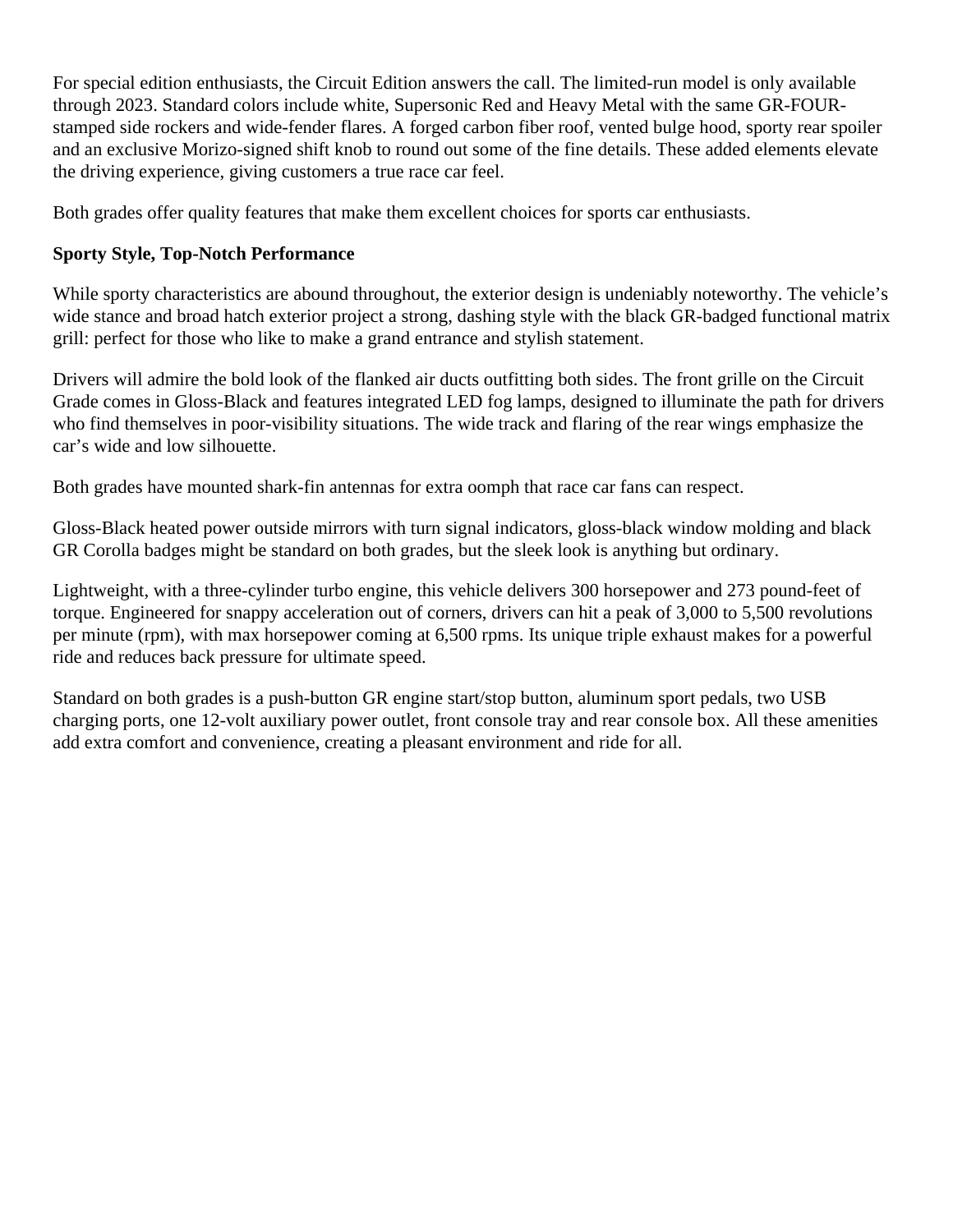

#### **Power Drive**

Built with race car elements in mind, it only makes sense that the GR Corolla's drivetrain would be inspired by the rigors of rally racing.

The G16-E engine is paired with Toyota's rally-developed GR-FOUR all-wheel drive (AWD) drivetrain. This system gives drivers a choice of 60-40, 50-50 or 30-70 power distribution to the front and rear wheels. If there's one thing that is synonymous with race cars, it's a stick shift and clutch. So of course, the GR Corolla is offered exclusively in a manual transmission, staying true to its hands-on rally-racing roots. Shifting gears can be a fun aspect that puts the driver in control while providing a racing effect.

The GR Corolla also includes Toyota's first sports AWD system in over 20 years. It delivers exceptional levels of traction and control with engineering designed to optimize drive power to each wheel while also being simple and lightweight. Plus, it's designed to weather a variety of conditions. Whether the driver is looking to adjust performance for dirt, rain or snow, or is just in the mood for a different feel, the GR-FOUR system offers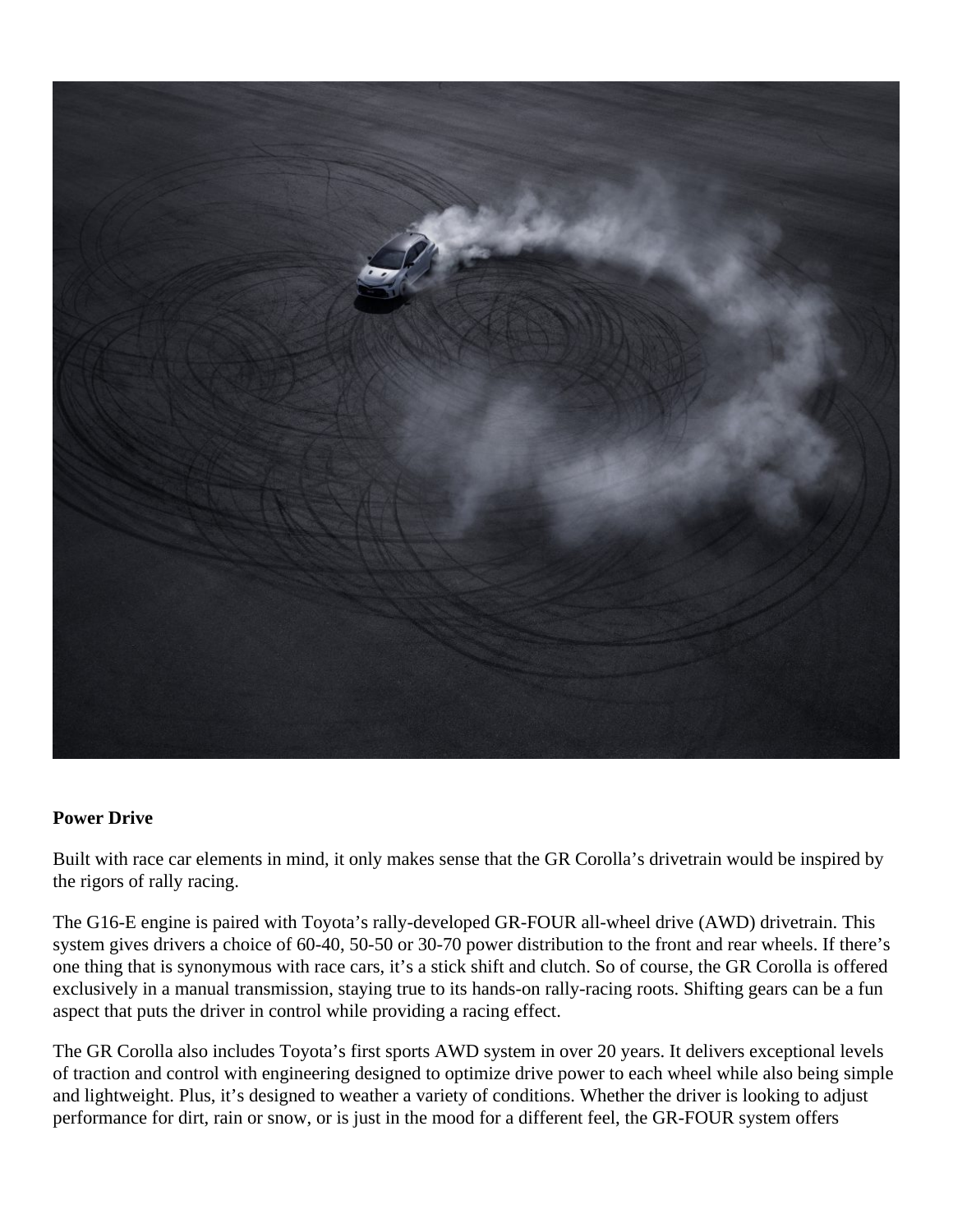settings to match. This feature gives drivers the confidence to traverse a range of terrains with ease and precision.

With the twist of a dial, GR Corolla can adjust four-wheel drive performance to fit the driver's needs. From everyday driving situations to competitive track driving, this vehicle is designed to handle it all. In each mode, the torque balance can automatically adjust in response to the driver's inputs, vehicle behavior and road or track conditions.



Screen image simulated

# **Can't-Miss Multimedia Amenities**

High-quality multimedia amenities are a Corolla hallmark, and the GR is no exception. Simply put, a car of this caliber must be equipped with advanced features; and it doesn't disappoint. All GR Corollas feature Toyota's all-new, North American developed Toyota Audio Multimedia system. Featuring an 8-inch touchscreen, the system offers an improved user experience and a wide range of enhanced connectivity and convenience features, including being Over-the-Air (OTA) updatable. Users can interact with the new system's design through touch and voice activation. With Intelligent Assistant available through Drive Connect<sup>3</sup> trial or subscription simple phrases like "Hey Toyota" awakens the system for voice-activated commands to search for